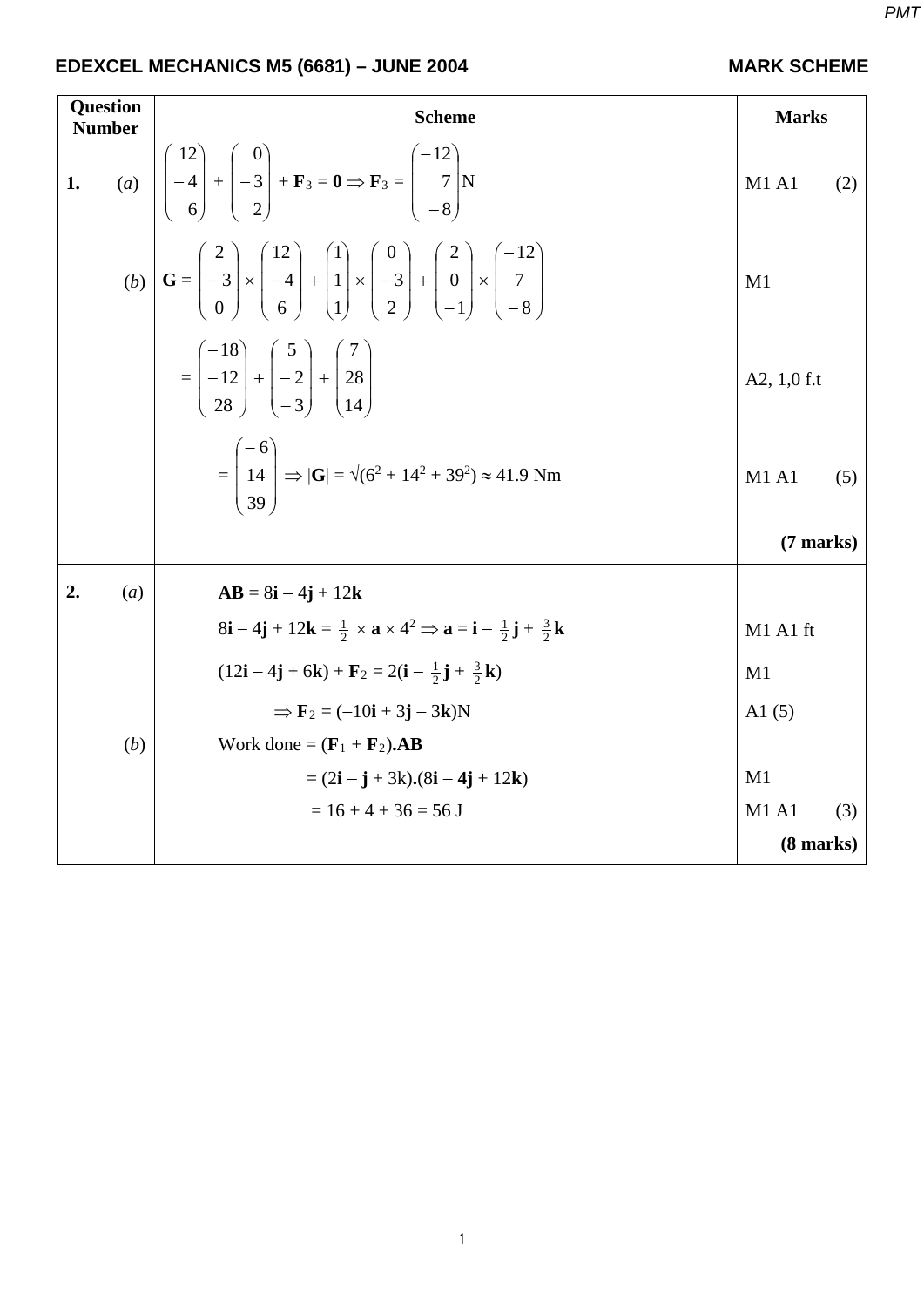### *PMT*

# **EDEXCEL MECHANICS M5 (6681) – JUNE 2004 MARK SCHEME**

| <b>Question</b><br><b>Number</b> | <b>Scheme</b>                                                                                                                 | <b>Marks</b>                  |     |
|----------------------------------|-------------------------------------------------------------------------------------------------------------------------------|-------------------------------|-----|
| 3.<br>(a)                        | $I_{PQ} = \frac{4}{3}m(3a)^2 = 12 ma^2$                                                                                       | M1 A1                         | (2) |
| (b)                              | Energy: $\frac{1}{2} \times 12$ ma <sup>2</sup> $\times \dot{\theta}^2 = mg \times 3a$<br>$\uparrow^{Y}$                      | M1 A1 ft                      |     |
|                                  | PQ<br>$\Rightarrow \dot{\theta} = \sqrt{\left(\frac{g}{2a}\right)^2}$ (*)                                                     | A1                            | (3) |
|                                  | $\begin{array}{c} 1 \\ \nu \\ \dot{\theta} \end{array}$                                                                       |                               |     |
| (c)                              | $R(\uparrow)$ : $Y - mg = m \times 3a \dot{\theta}^2$                                                                         | M1 A1                         |     |
|                                  | $Y = mg + m \times 3a \times \frac{g}{2a} = \frac{5}{2} mg$                                                                   | M1 A1                         | (4) |
|                                  |                                                                                                                               | $(9$ marks)                   |     |
| (a)<br>4.                        | $I_C = \frac{1}{2}mr^2 + m(\frac{1}{2}r)^2 = \frac{3}{4}mr^2$                                                                 | M1 A1                         |     |
|                                  | M(C): $\frac{3}{4}mr^2\ddot{\theta} = -mg\frac{r}{2} \sin \theta$                                                             | M1 A1 ft                      |     |
|                                  | $\sin \theta \approx \theta \Rightarrow \ddot{\theta} \approx -\frac{2g}{3r} \theta$<br>approx. SHM                           | M1 A1                         | (6) |
| (b)                              | Period = $2\pi \sqrt{\frac{3r}{2g}} = \pi \sqrt{\frac{6r}{g}}$ (*)                                                            | A <sub>1</sub>                | (1) |
| (c)                              | $\dot{\theta}$ max = $\omega \alpha \Rightarrow \frac{2}{3r} \sqrt{\frac{gr}{54}} = \sqrt{\frac{2g}{3r}} \alpha$              | M1 A1                         |     |
|                                  | $\Rightarrow \alpha = \frac{1}{9}^c$                                                                                          | A <sub>1</sub>                | (3) |
|                                  |                                                                                                                               | $(10 \text{ marks})$          |     |
| Alt                              | $mg \times \frac{1}{2}r(1 - \cos \alpha) = \frac{1}{2}(\frac{3}{4}mr^2)\left(\frac{gr}{54}\right)\left(\frac{2}{3r}\right)^2$ | M <sub>1</sub> A <sub>1</sub> |     |
|                                  | cos $\alpha = \frac{161}{162}$ , $\alpha = 6.4^{\circ}$ (AWRT) or 0.11 <sup>c</sup> (AWRT)                                    | A <sub>1</sub>                |     |

 $(t =$  follow through mark)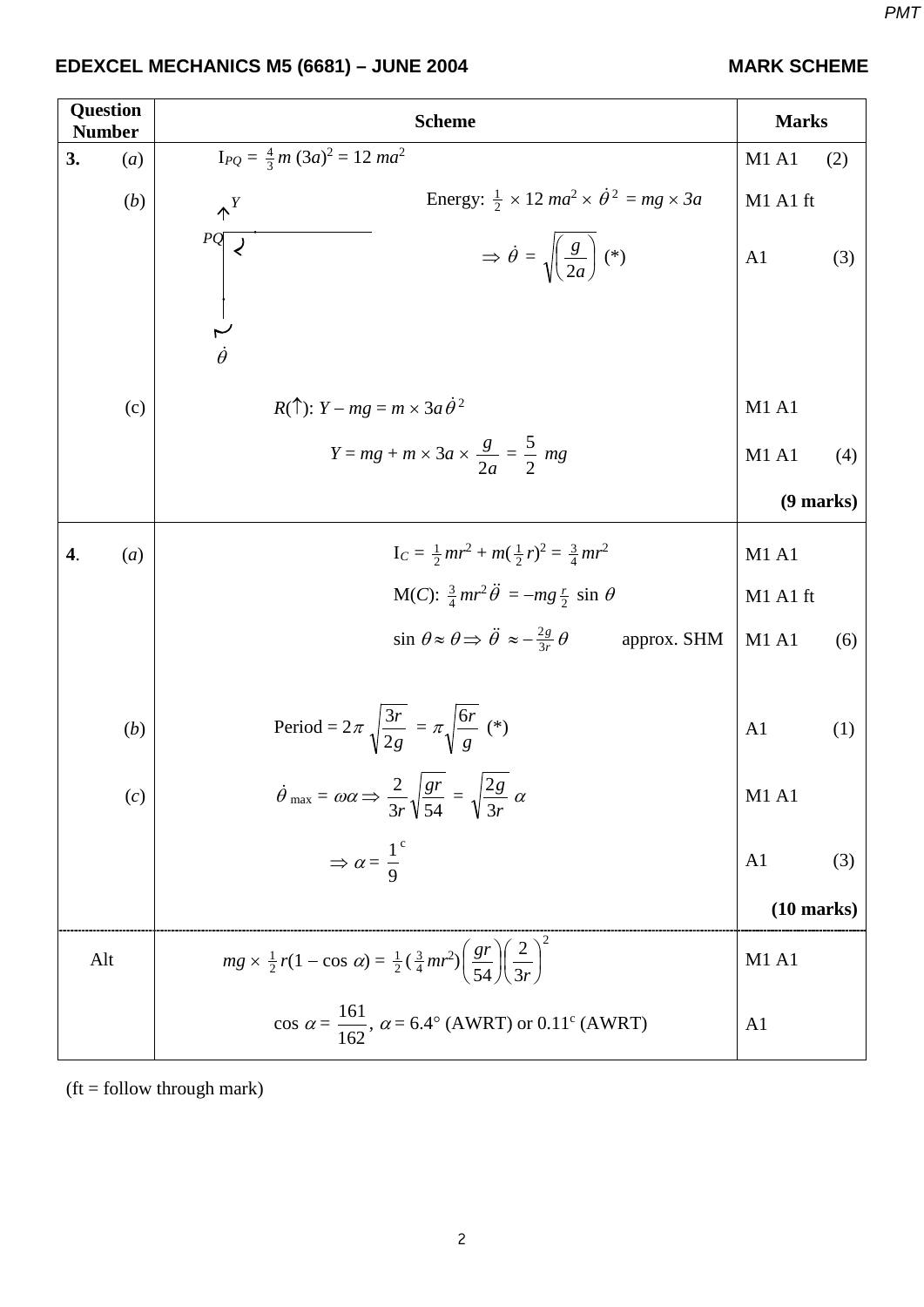# **EDEXCEL MECHANICS M5 (6681) – JUNE 2004 MARK SCHEME**

| <b>Question</b><br><b>Number</b> | <b>Scheme</b>                                                                                                                                                                                                                                                                       | <b>Marks</b>          |
|----------------------------------|-------------------------------------------------------------------------------------------------------------------------------------------------------------------------------------------------------------------------------------------------------------------------------------|-----------------------|
| 5.<br>(a)                        | $\left[\frac{m + \delta m}{m + \delta w}\right] v + \delta v$<br>$\frac{v}{t}$ $\frac{\delta t}{\delta t}$<br>$\boldsymbol{m}$<br>$(m + \delta m)(v + \delta m) + (-\delta m)(v - u) - mv = -mg\delta t$<br>$mv + m\delta v + v\delta m - v\delta m + u\delta m - mv = -mg\delta t$ | M1 A2 $(-1ee)$        |
|                                  | $m\frac{dv}{dt} + u\frac{dm}{dt} = -mg$                                                                                                                                                                                                                                             | A <sub>1</sub>        |
|                                  | $m = M(1 - kt) \Rightarrow \frac{dm}{dt} = -kM$                                                                                                                                                                                                                                     | B1                    |
|                                  | $M(1 - kt) \frac{dv}{dt} + u(-kM) = -M(1 - kt)g$                                                                                                                                                                                                                                    | M1                    |
|                                  | $\frac{\mathrm{d}v}{\mathrm{d}t} = \frac{ku}{1 - kt} - g$<br>$(*)$                                                                                                                                                                                                                  | A <sub>1</sub><br>(7) |
| (b)                              | $v = \int_{0}^{\frac{1}{3}k} \frac{ku}{1-kt} - g dt$                                                                                                                                                                                                                                | M1                    |
|                                  | $=\left[-u \ln{(1-kt)}-gt\right]^{1/3k}$                                                                                                                                                                                                                                            | A <sub>1</sub>        |
|                                  | u ln $\left(\frac{3}{2}\right) - \frac{g}{3k}$                                                                                                                                                                                                                                      | A <sub>1</sub><br>(3) |
|                                  |                                                                                                                                                                                                                                                                                     | $(10 \text{ marks})$  |

 $(t =$  follow through mark)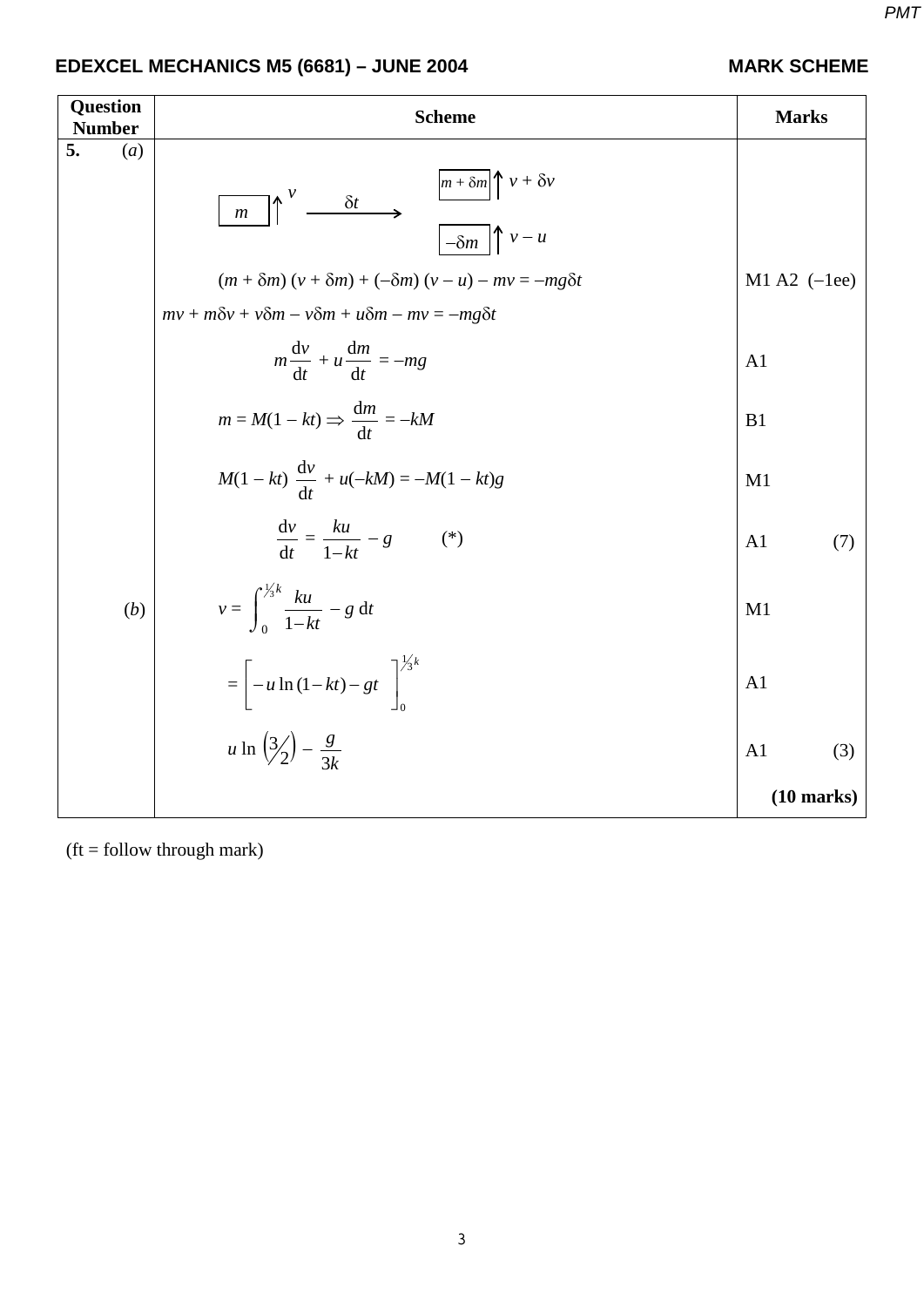# **EDEXCEL MECHANICS M5 (6681) – JUNE 2004 MARK SCHEME**

| <b>Question</b><br><b>Number</b> | <b>Scheme</b>                                                                                                                                               | <b>Marks</b>          |  |
|----------------------------------|-------------------------------------------------------------------------------------------------------------------------------------------------------------|-----------------------|--|
| 6.<br>(a)                        | $m^2 + 2m + 2 = 0$<br>Aux equ.                                                                                                                              |                       |  |
|                                  | $m = -1 \pm i$<br>$\Rightarrow$                                                                                                                             | M1 A1                 |  |
|                                  | G. soln.:<br>$\mathbf{r} = e^{-t}(\mathbf{A} \cos t + \mathbf{B} \sin t)$                                                                                   | $A1$ ft               |  |
|                                  | $t=0$ , $\mathbf{r}=\mathbf{i} \Rightarrow \mathbf{A}=\mathbf{i}$                                                                                           | <b>M1 A1</b>          |  |
|                                  | $\dot{\mathbf{r}} = -e^{-t}(\mathbf{A}\cos t + \mathbf{B}\sin t) + e^{-t}(-\mathbf{A}\sin t + \mathbf{B}\cos t)$                                            | M1                    |  |
|                                  | $t = 0$ , $\dot{\mathbf{r}} = (-\mathbf{i} + \mathbf{j})$ $\implies$ $-\mathbf{i} + \mathbf{j} = -\mathbf{i} + \mathbf{B} \implies \mathbf{B} = \mathbf{j}$ | M1                    |  |
|                                  | $\therefore$ <b>r</b> = $e^{-t}$ (cos <i>t</i> <b>i</b> + sin <i>t</i> <b>j</b> )                                                                           | A <sub>1</sub><br>(8) |  |
| (b)                              | $\dot{\mathbf{r}} = -e^{-t}(\cos t \, \mathbf{i} + \sin t \, \mathbf{j}) + e^{-t}(-\sin t \, \mathbf{i} + \cos t \, \mathbf{j})$                            | M1                    |  |
|                                  | $= e^{-t} \{ -(\cos t + \sin t)\mathbf{i} + (\cos t - \sin t)\mathbf{j} \}$                                                                                 |                       |  |
|                                  | Speed = $e^{-t}\sqrt{(cos t + sin t)^2 + (cos t - sin t)^2}$                                                                                                | M1A1                  |  |
|                                  | $= e^{-t}\sqrt{1 + 2 \cos t \sin t + 1 - 2 \cos t \sin t}$                                                                                                  | M1                    |  |
|                                  | $= e^{-t} \sqrt{2}$ (*)                                                                                                                                     | A <sub>1</sub><br>(5) |  |
| (c)                              | Loss of KE = $\frac{1}{2} \times 2 \times 2(1 - e^{-2})$                                                                                                    | M1                    |  |
|                                  | $= 2(1 - \frac{1}{\sigma^2})$ ( $\approx 1.73$ (AWRT))                                                                                                      | A <sub>1</sub><br>(2) |  |
|                                  |                                                                                                                                                             | $(15$ marks)          |  |

(cso = correct solution only)